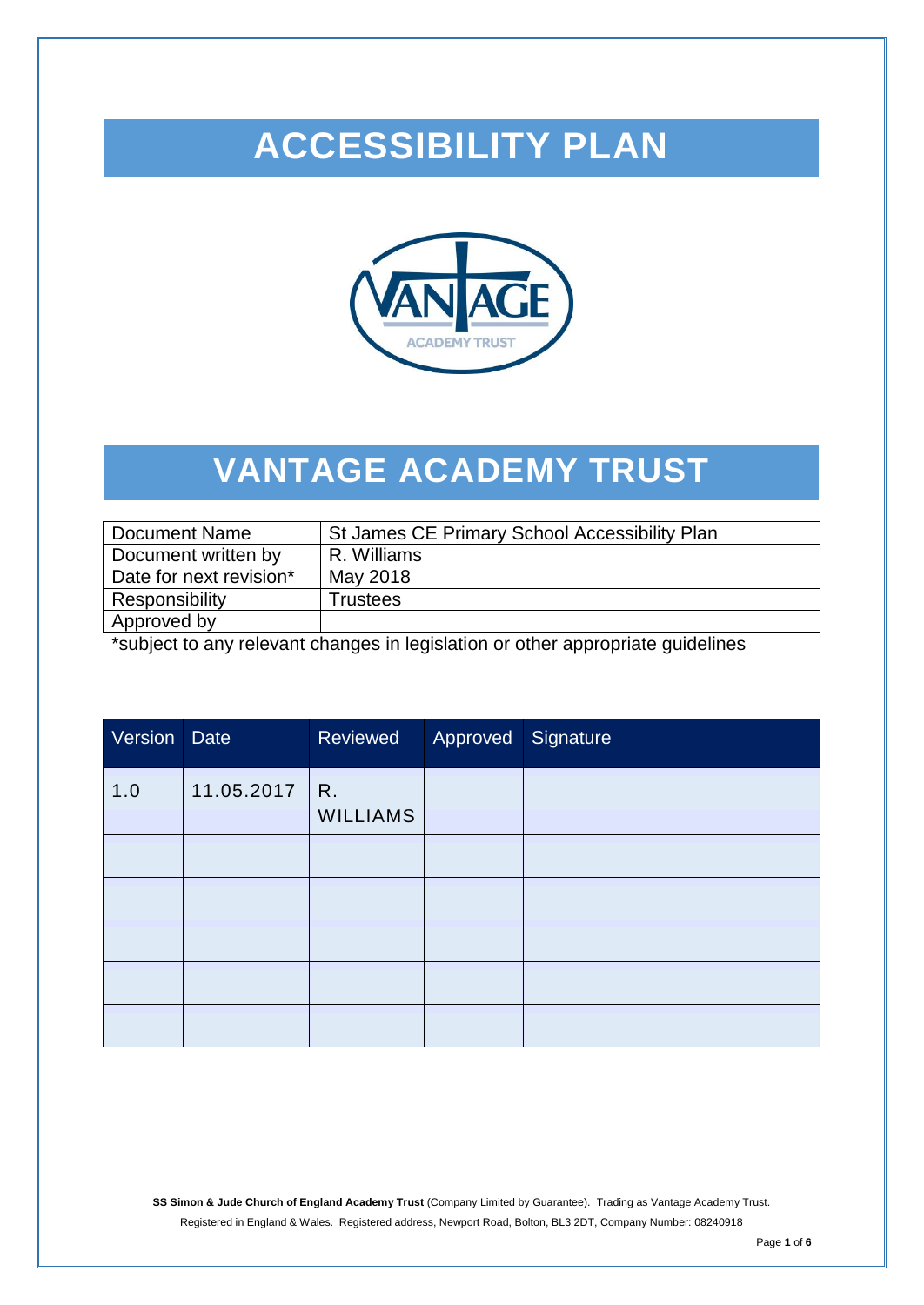### CONTENT

|    |                                                                                                                                                                               | Page No |
|----|-------------------------------------------------------------------------------------------------------------------------------------------------------------------------------|---------|
|    | Introduction                                                                                                                                                                  | 3       |
| 2. | Planning Duty 1: Increasing the extent to which disabled pupils<br>can participate in the school curriculum                                                                   |         |
| 3. | Planning Duty 2: Improving the Physical Environment of the<br>school to increase the extent to which disabled pupils can take<br>advantage of education & associated services | 5       |
| 4. | Planning Duty 3: Improving the delivery of information to<br>disabled pupils (and parents)                                                                                    | 6       |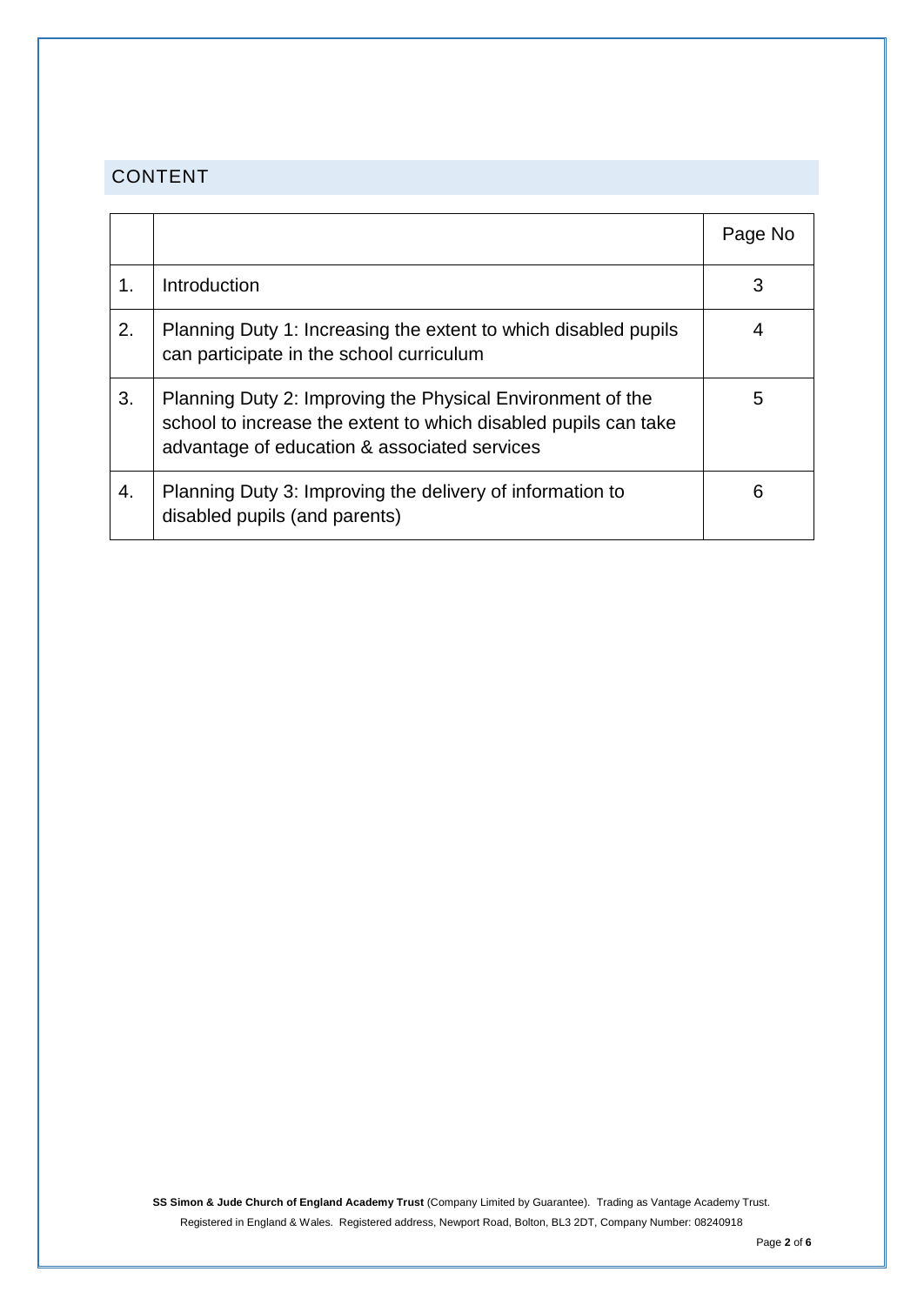#### INTRODUCTION

- 1.1 The Equality Act 2010 has simplified and strengthened discrimination law. Under the new legislation the Governing Body continues to have responsibility for accessibility planning for disabled pupils. Our previous plans were incorporated into a Valuing Diversity Scheme and this plan will build on those foundations. This access plan includes data and consultation from this scheme where it continues to be relevant.
- 1.2 This plan sets out the proposals of the members of the Local Advisory Board (LAB) of the school to increase access to education for disabled pupils in the three areas required by the planning duties in the Equality Act:
	- Increasing the extent to which disabled pupils can participate in the school curriculum;
	- Improving the environment of the school to increase the extent to which disabled pupils can take advantage of education and associated services;
	- Improving the delivery to disabled pupils of information which is provided in writing for pupils who are not disabled.
- 1.3 It is a requirement that the school's accessibility plan is resourced, implemented, reviewed and revised as necessary and reported on annually. This plan will be reviewed in consultation with:
	- School council
	- Parents/carers
	- Staff
	- Members of Local Advisory Board (LAB)
	- External partners
- 1.4 The mission statement for our school is; *Security, Equality and Positive Learning*. This encompasses all children and adults, whatever their learning, cultural, physical or emotional needs may be.
- 1.5 The agreed definition of disability, supported by the Disability Rights Commission, is: 'A person has a disability if they have a physical or mental impairment which has a substantial and long term adverse effect on their ability to carry out day to day activities. It covers physical or mental impairments, which includes sensory impairments such as those affecting

**SS Simon & Jude Church of England Academy Trust** (Company Limited by Guarantee). Trading as Vantage Academy Trust. Registered in England & Wales. Registered address, Newport Road, Bolton, BL3 2DT, Company Number: 08240918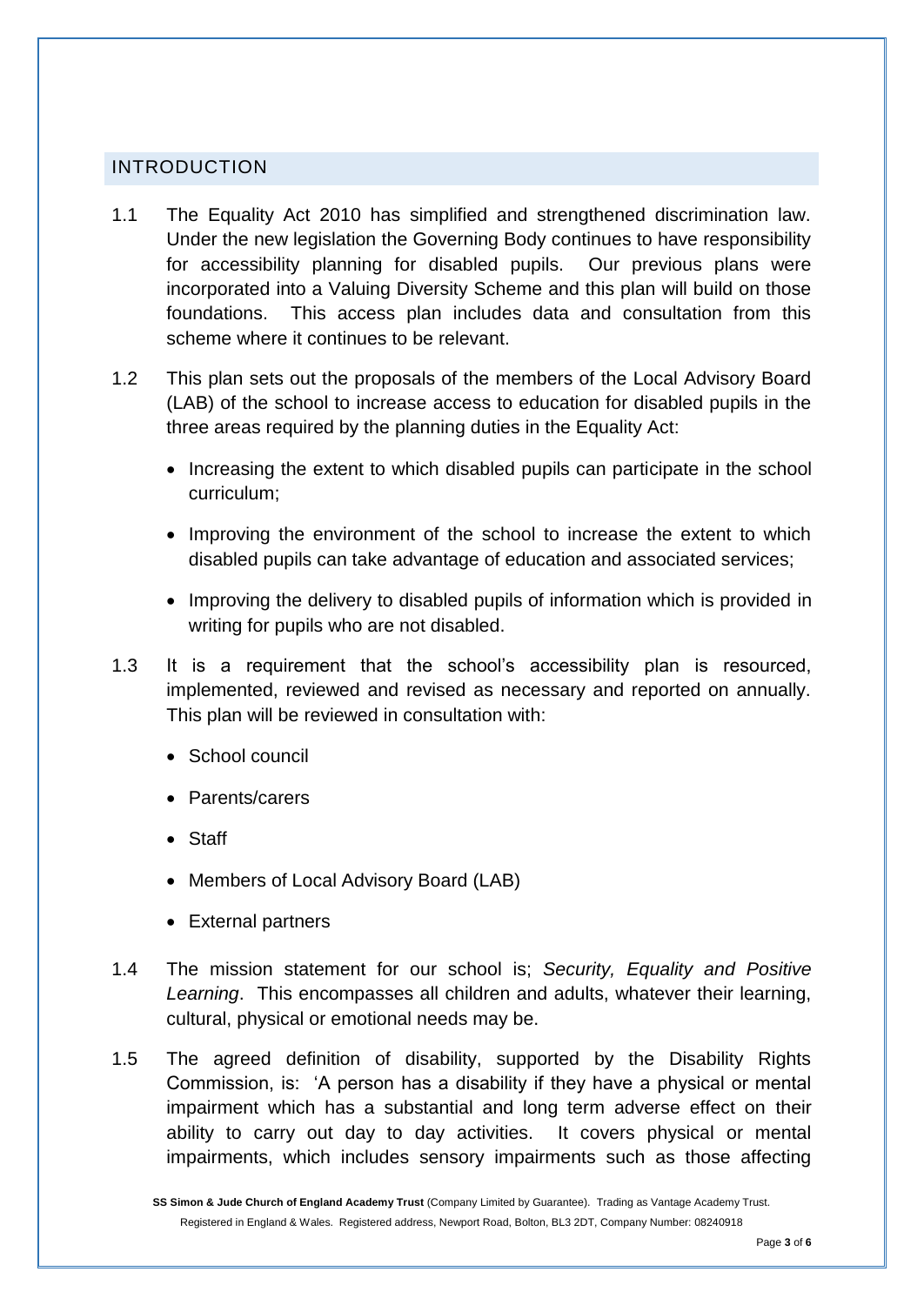sight or hearing. The term mental impairment is intended to cover a wide range of impairments relating to mental function, including what are often known as learning disabilities.' (From the Disability Equality Guidance document).

**PLANNING DUTY 1:** INCREASING THE EXTENT TO WHICH DISABLED PUPILS CAN PARTICIPATE IN THE SCHOOL CURRICULUM

- 2.1 We will continue to:
	- Provide INSET/staff training and to ensure all pupils within each lesson are able to access the content through appropriate differentiation and access strategies.
	- Audit resources within each curriculum area to support colleagues in delivering high quality, lessons to meet the needs of all pupils.
	- Work closely with the SENCo to monitor provision for pupils with additional needs.
	- Develop close working relationships between support staff and class teachers to ensure that support is fully utilised.
	- Ensure equal access for pupils with additional needs to access clubs, school visits and extra-curricular activities with considerations made for pupils when planning trips and completing risk assessments.
	- Ensure pupils feel fully supported and included within the school through close links with parents and external agencies.
- 2.2 At St James CE Primary School we have a range of pupils who are able to function in mainstream school only with support from others.
- 2.3 We use a range of resources in order to enable all children to access a broad and balanced curriculum including:
	- A differentiated curriculum
	- A range of support staff including trained teaching assistants
	- Multimedia activities to support most curriculum areas
	- Use of interactive ICT equipment
	- Specific equipment sourced from occupational therapy or other agencies
	- Close liaison with relative outside agencies
	- Close liaison with parents
	- **SS Simon & Jude Church of England Academy Trust** (Company Limited by Guarantee). Trading as Vantage Academy Trust. Registered in England & Wales. Registered address, Newport Road, Bolton, BL3 2DT, Company Number: 08240918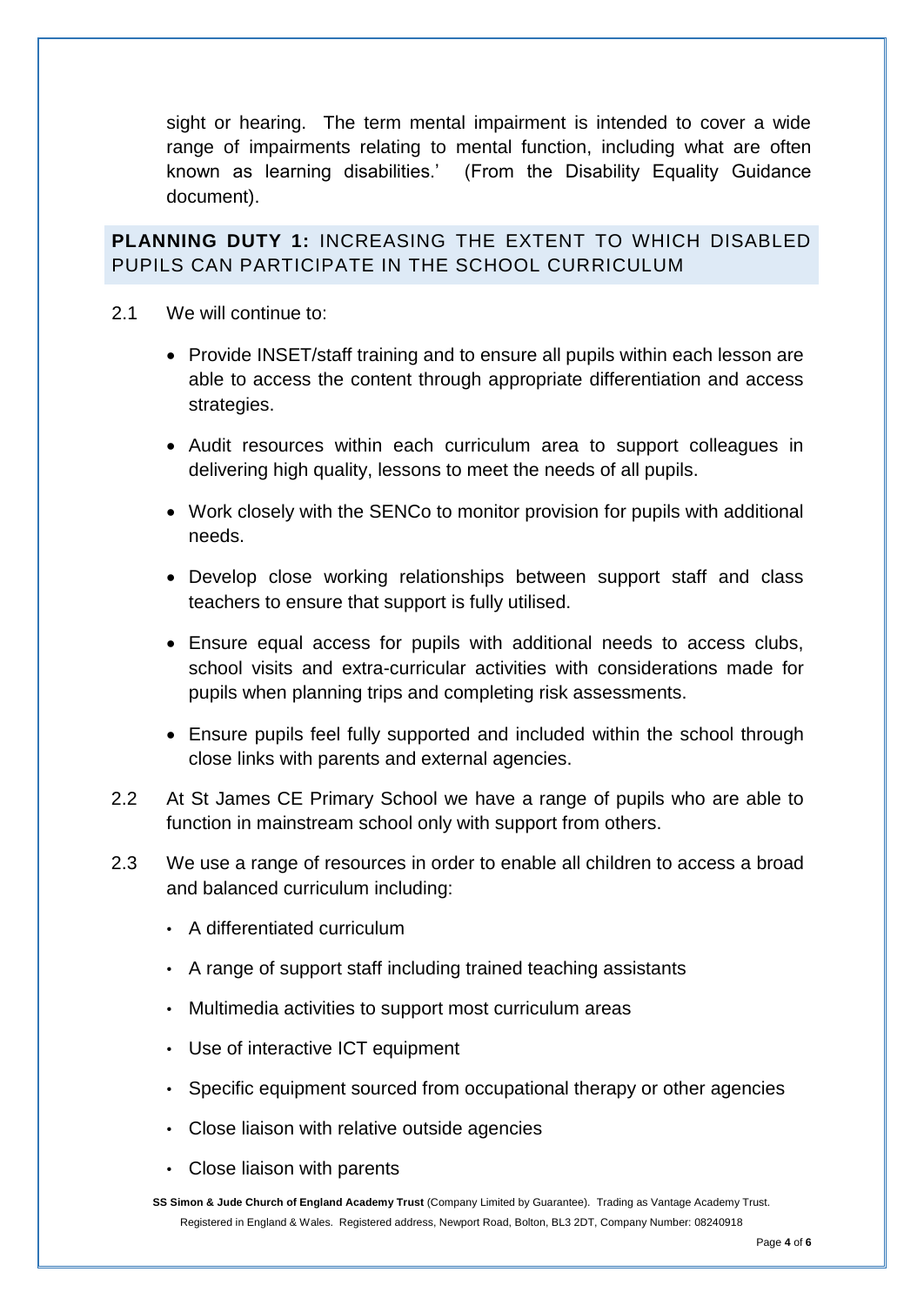- 2.4 The vast majority of our children who have Special Educational Needs come under the heading of 'learning difficulties.'
- 2.5 We work closely with external agencies to support children with social, emotional, speech and language difficulties. We also work closely with occupational therapists, educational psychologist, school nurse and behaviour support as required.
- 2.6 On entry to school, all parents fill in a medical form highlighting any medical issues and physical limitations. When appointing staff, disabled applicants are automatically given an interview. Where possible, the school accommodates the needs of pupils and staff and IEPS, risk assessments and/or PEPs are written to identify measures in place to support and avoid potential risks. This includes addressing problems such as allergies, severe asthma, haemophilia and other medical conditions.
- 2.7 All parents have entrance to the school on the ground floor which is accessed by a ramp. Regular parents meetings are held throughout the year at which time any issues regarding disability can be discussed. All parents know they are welcome to come into school at any time to discuss any changes or issues that arise regarding their child. The parental questionnaire allows for parents to comment specifically if they feel there are areas we can improve our provision.

**PLANNING DUTY 2:** IMPROVING THE PHYSICAL ENVIRONMENT OF THE SCHOOL TO INCREASE THE EXTENT TO WHICH DISABLED PUPILS CAN TAKE ADVANTAGE OF EDUCATION & ASSOCIATED **SERVICES** 

- 3.1 At St James CE Primary School we have lowered the ceilings and carpeted the classrooms to reduce noise levels and to improve the acoustics for all children. The lighting all around the school has been updated to ensure lighting is up-lit. All classrooms have been fitted with interactive TVs, with higher resolution viewing. Tablets and laptops are readily available for pupils to support learning and to make activities more accessible e.g. through recording sounds/videos.
- 3.2 At St James CE Primary School is an old building but much work has been undertaken to enable it to be accessible to all. The school is a single story building with wheel chair access doors and rams where appropriate. As a one form entry school there is only one disabled toilet in the main entrance.
- 3.3 Access to the EYFS and Key Stage 1 playground is possible for disabled pupils via the external classroom doors.

**SS Simon & Jude Church of England Academy Trust** (Company Limited by Guarantee). Trading as Vantage Academy Trust. Registered in England & Wales. Registered address, Newport Road, Bolton, BL3 2DT, Company Number: 08240918